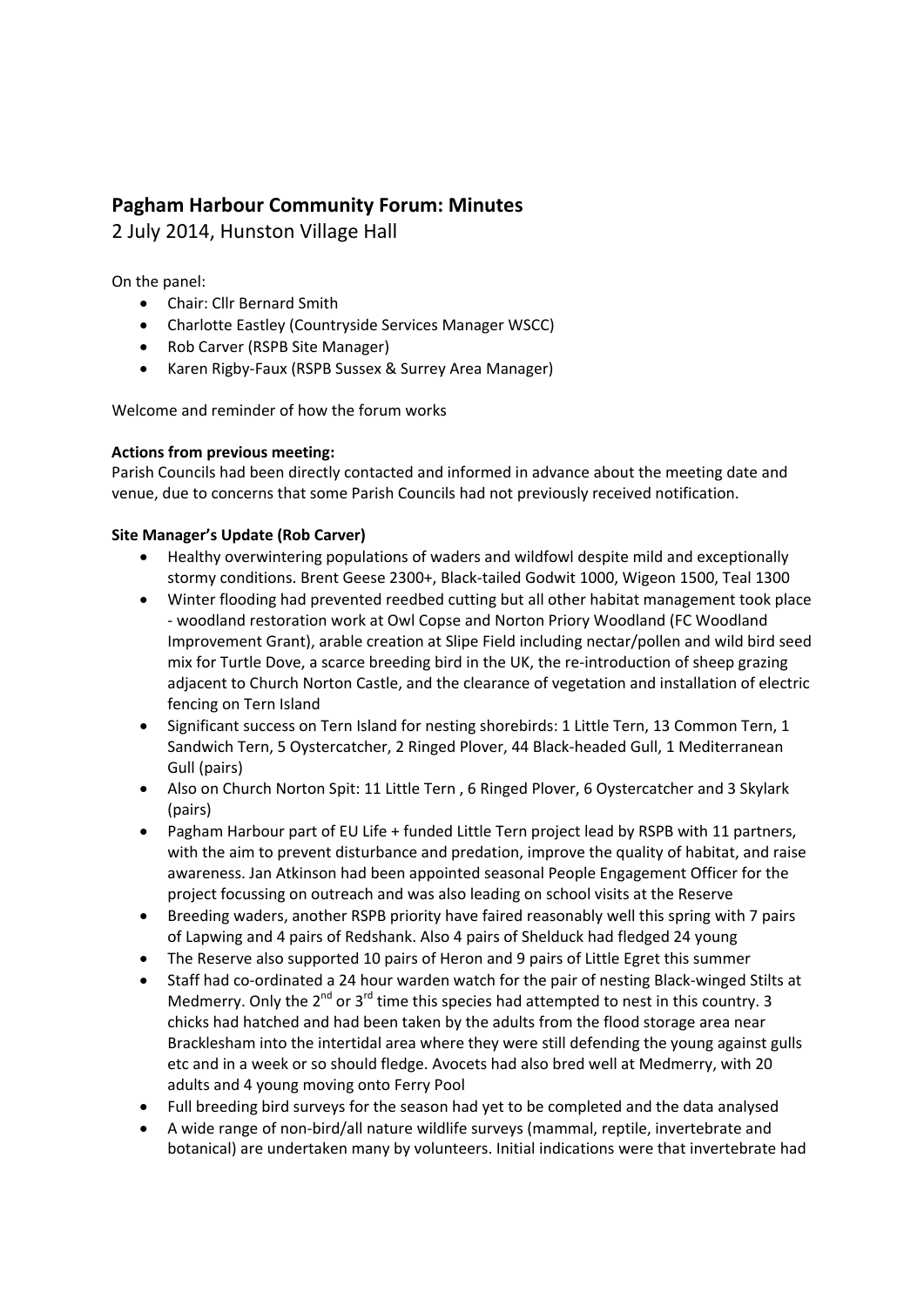been affected by the wet weather last year with in particular reduced numbers of butterflies on the wing

- The mild winter may have reduced the high mortality of Water Voles at this time bit the flooding will have displaced many. However it is hoped that this may have enabled them to colonise new areas. No mink had been reported on the peninsula this year or last
- We now have 122 volunteers and last year they gave almost 6000 hours to the Reserve. More volunteer support is being sought for the Welcome Team, events and administration in particular at it is hoped that further volunteer co-ordinators can be appointed to support these roles
- The Reserve held 9 events during the autumn/winter since the last forum meeting with a further 22 over the summer, and these were proving popular. Good attendance at the Dawn Chorus at Church Norton despite bad weather, although the conditions got the better of our first Bluebell Walk at Priory woods. Last year's events totalled 40 with 567 participants. In 2014 the Reserve hopes to exceed this as it celebrates its  $50<sup>th</sup>$  year with a Picnic Party family event on Sunday 24 August
- So far 4 schools have visited this year (184 pupils Primary to FE) with another 4 booked for the summer (177 pupils) with further interest expected for the autumn. Last year 14 schools visited with 446 pupils
- Wildlife Explorers (club for 8‐12 year olds) goes from strength to strength having been launched a year ahead of schedule in November meeting monthly with up to 18 children supported by 6 volunteer leaders/helpers
- Pagham Lagoon had been sampled by the Environment Agency following public concerns over the smell and discoloration of the lagoon. The results showed the water quality to be good, with the condition of the lagoon due to the natural breakdown of vegetation and algae due to the warm temperatures. No toxic blue/green algae were present. University of Brighton will be undertaking a flora & fauna survey of the lagoon, including sampling for the rare Starlet Sea Anemone, late summer to monitor the steady improvement of the lagoon since a decline in interest features was identified back in 2005. RSPB, Natural England, the Environment Agency and Southern Water are working together to put measures in place to prevent pollution of the lagoon resulting from winter flooding

## **Jan Atkinson – People Engagement Officer (seasonal) – Little Tern EU Life + project**

Jan introduced herself and explained her outreach work this summer to inspire the local community about the Little Terns on their door step, to encourage people to visit Pagham Harbour and to gain support for our work to protect this rare migratory breeding shorebird which is synonymous with the Reserve

## **Local Nature Reserve agreements update**

The following statement was read out to summarise the current position:

"Replacement LNR agreements have been discussed with all parties who own or occupy land at Pagham Harbour, and draft agreements have been sent out.

To date, of the 21 parties excluding WSCC who own or occupy land at Pagham Harbour, 16 have either signed up to renewed LNR agreements or have agreed to the principle of their land being included within the LNR subject to the finalisation of agreements. We are currently finalising agreements with all those who have agreed to the principle, which in some cases involves the resolution of some legal issues.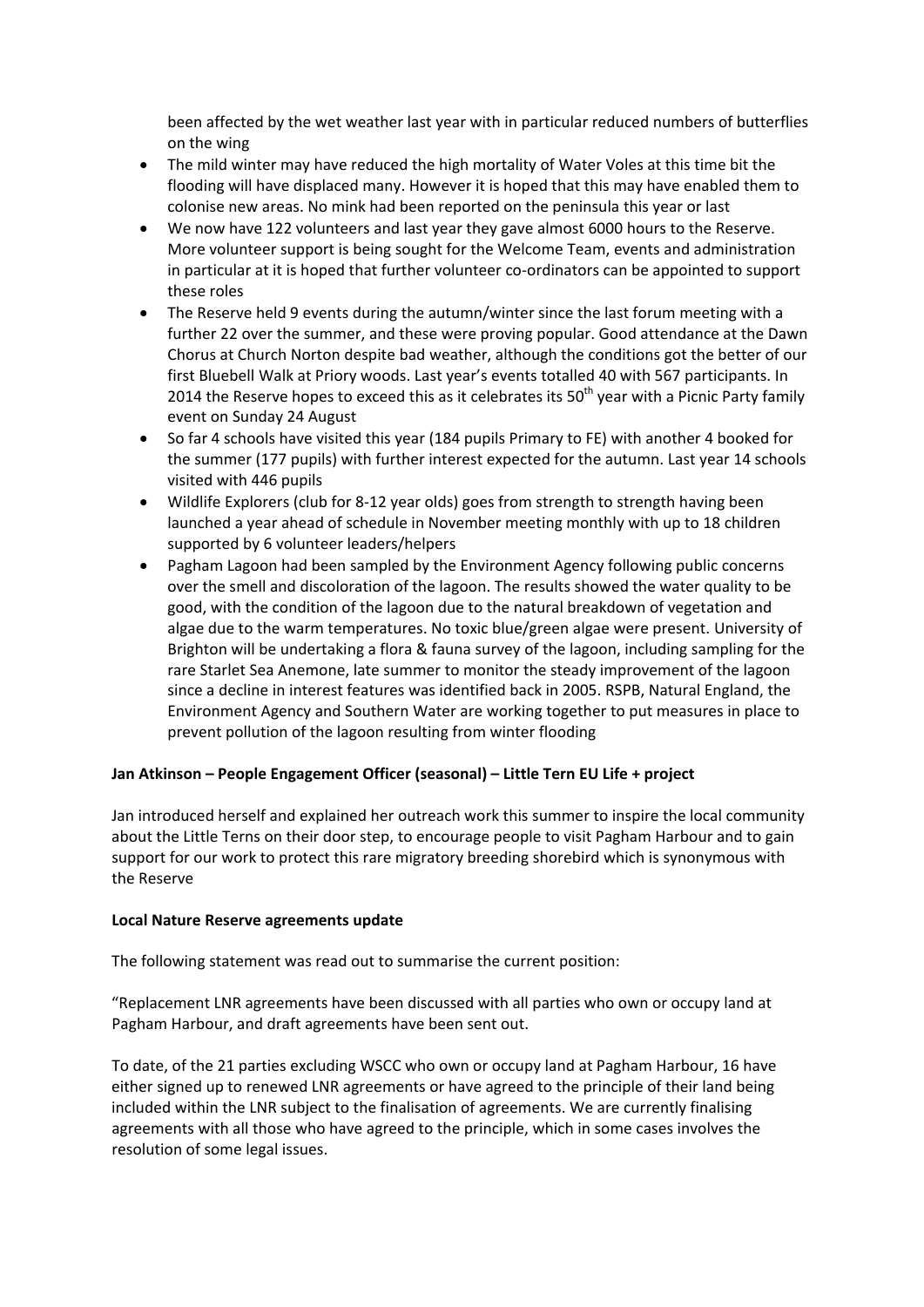We hope to be in a position to start the re-designation process in the near future, and if all those who have agreed in principle proceed to complete agreements, and if WSCC as designating authority decide that the proposed area for designation is appropriate, the designated area would be excess of 550ha.

We would still warmly welcome dialogue with the 5 landowners who have not agreed to enter into renewed LNR agreements at this point in time should they have a change of heart.

It is for WSCC as the designating authority to decide on the extent of designation. We have made recommendations to them, and will be meeting them shortly to discuss the re‐designation process and to agree the respective roles and responsibilities of the two organisations through that process."

## **Questions from the floor**

## Ray Radmall, Pagham Parish Council

Q: Explained that the beach at Pagham was in a worse state and the Arun Emergency Planning Officer is looking at evacuation plans. PC is working with Royal Haskoning to develop intervention plans and the majority of the funding would have to be found locally. One of the options includes cutting through the Spit and Ray asked if any terns had nested here as they were considering the type of compensatory habitat that would need to be provided.

A: Rob confirmed that 11 pairs of Little Tern had nested on the spit this year

Q:Ray reported that the bat box in his garden had been taken over by bumble bees and asked if this would this be a problem

A: Rob commented that this wouldn't be a problem for the bees as they would not be prey items for bats but may prevent Pipistrelles (the most likely bat species) taking up residents.

## Trevor Guy, local resident

Q. What is being done to prevent antisocial behaviour in Pagham Spit hide? A: RSPB are looking at designs that would prevent antisocial use (i.e. unenclosed)

Q: Will the spit be re‐signed?

A: RSPB is looking to put in place a new suite of signage across the Reserve, for which fundraising is currently being pursued. Signs will include those relating to dog walking

## Peter Driscoll, Friends of Pagham Harbour

Q. Are there plans to graze cattle at Chapel Meadow and Yeomans Field in Sidlesham? A. Yes, it is intended that Chris Spiby, our tenant farmer, will commence grazing of these fields late summer/early autumn after they have been cut for hay

## Catherine Morrish, Friends of Pagham Harbour

Q. What are the worst predators for the shorebird/wader chicks?

- A. Generally gulls and crows
- Q. Does allowing gulls to nest alongside the terns cause a conflict of interest?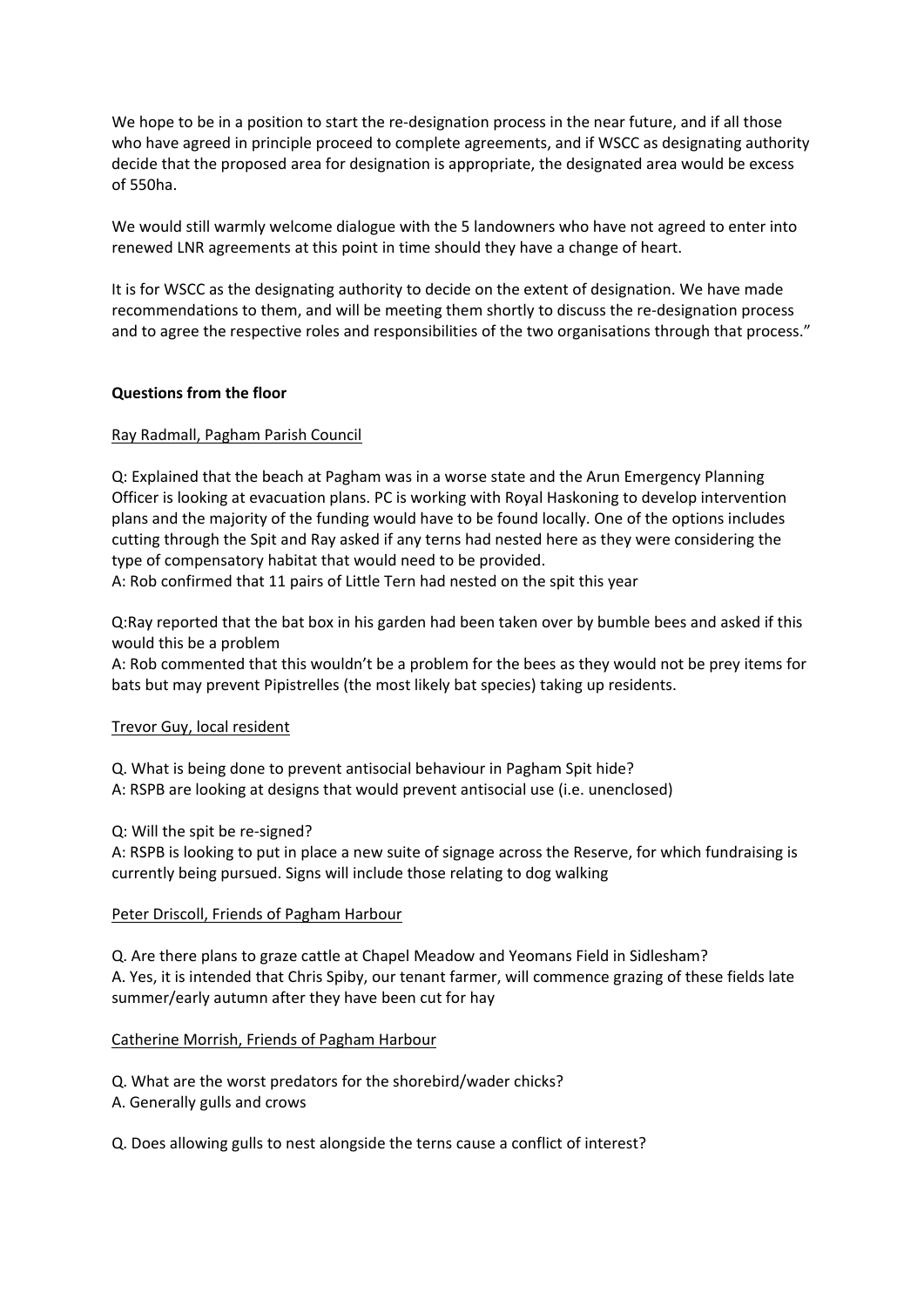A. It is not possible to prevent gulls nesting nearby. They also need to raise young in the Harbour – everything has a place in the ecosystem. Terns may also be predated by other species we want to encourage such as Peregrines. The greater the number of terns nesting together the greater the protection from aerial predators

## Ray Radmall, Pagham Parish Council

Q: Reported a lot of local interest in the Lagoon because people had been expressing concern that it was polluted

A: Rob re‐iterated the points that he had made in his presentation. The colouring and smell in the lagoon was from natural causes. The water quality had been tested and was fine, being in line with bathing water standards. A plea was made to ensure that the message was spread.

Q: Ray reported that a resident on Pagham beach has built a wall to protect his property from tidal surges. Natural England have confirmed to Ray that they would not object to measures which had been put in place to protect homes. Ray asked what the RSPB view is?

A: Rob explained that as this was on SSSI land outside the LNR this was a matter for Natural England to comment on, not RSPB

## Adrian Harland, Sidlesham Parish Council

Q: Reported that travellers are in the area and were on the Southern Water sewage works site, and suggested that all should be vigilant and ensure that their property is secured

A: Karen reported that a Section 61 Notice had jointly been served by Southern Water and RSPB as the encampment is on both of their land. Rob reported that the team had secured the Reserve gates as much as possible

## Catherine Morrish, Friends of Pagham Harbour

Q: When are the Visitor Centre toilets going to be sorted out?

A: RSPB needs to have insurance in place to carry out any works on the landfill and this has to be agreed by the Environment Agency. RSPB has a fundraising officer who has been assigned to the Reserve one day a week to raise funds for their replacement and it is their top priority

## Brian James, Local Resident

Q: Can the RSPB please make sure their members are aware of the fact that people are allowed to boat in the Harbour. When out boating Mr James had been verbally abused and had stones thrown at him. Could it be mentioned in a newsletter?

A: The Code of Conduct is available and on display at the Visitor Centre and is being published on the website

ACTION: The RSPB will look to include a piece in a newsletter

## Adrian Harland, Sidlesham Parish Council

Q: Has the code been agreed now by Natural England and the Environment Agency and where are the signs that have been promised at Sidlesham Quay? No one will look at the internet